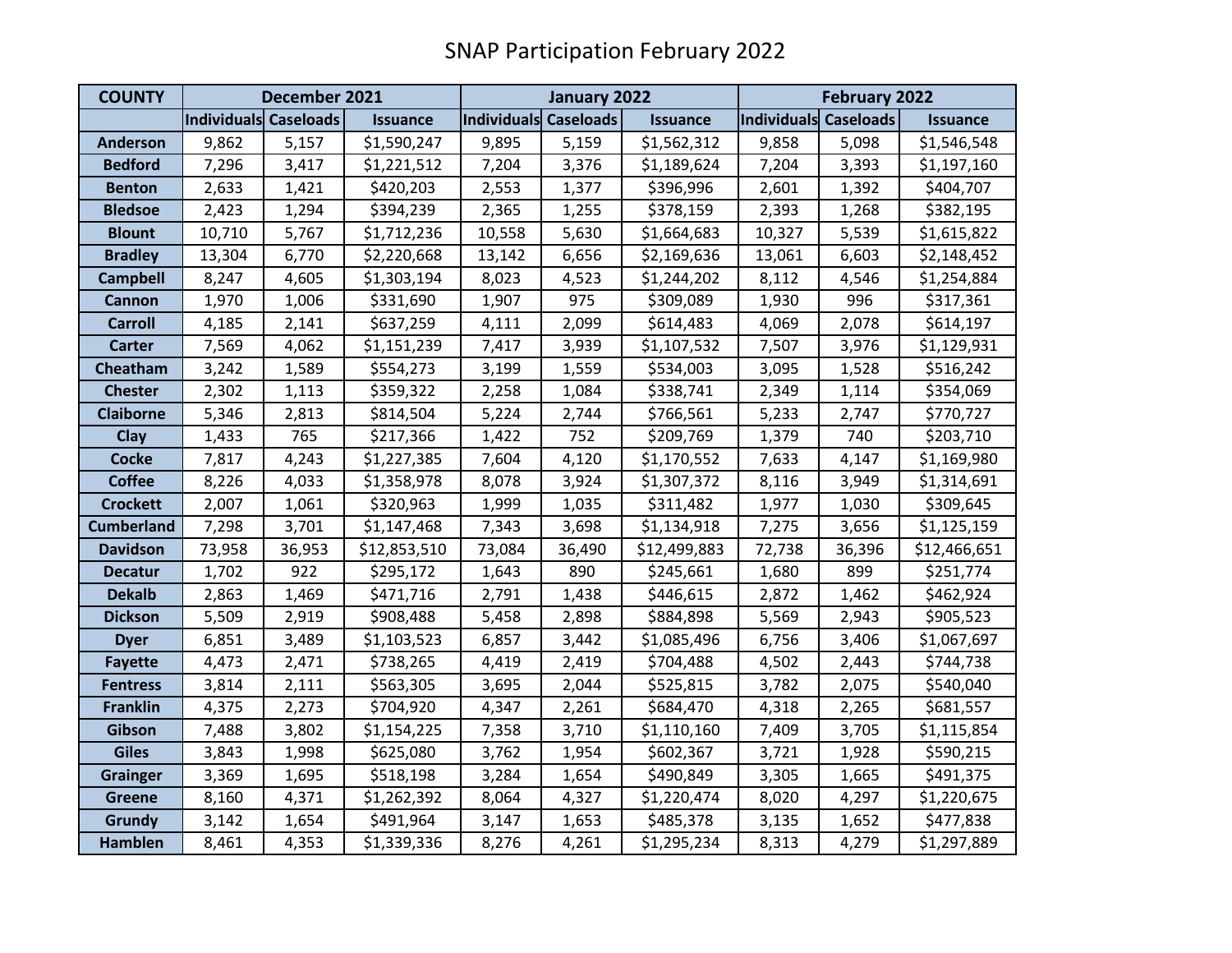|                   | December 2021                |        |                 | January 2022          |        |                 | <b>February 2022</b>  |        |                 |
|-------------------|------------------------------|--------|-----------------|-----------------------|--------|-----------------|-----------------------|--------|-----------------|
| <b>COUNTY</b>     | <b>Individuals Caseloads</b> |        | <b>Issuance</b> | Individuals Caseloads |        | <b>Issuance</b> | Individuals Caseloads |        | <b>Issuance</b> |
| <b>Hamilton</b>   | 41,743                       | 21,842 | \$7,169,845     | 41,265                | 21,547 | \$6,978,478     | 41,072                | 21,379 | \$6,922,927     |
| <b>Hancock</b>    | 1,933                        | 1,044  | \$302,499       | 1,932                 | 1,036  | \$287,379       | 1,943                 | 1,045  | \$291,679       |
| <b>Hardeman</b>   | 4,475                        | 2,416  | \$721,350       | 4,349                 | 2,377  | \$684,734       | 4,332                 | 2,368  | \$682,890       |
| <b>Hardin</b>     | 4,568                        | 2,446  | \$709,612       | 4,479                 | 2,412  | \$673,854       | 4,426                 | 2,377  | \$669,990       |
| <b>Hawkins</b>    | 8,580                        | 4,281  | \$1,336,149     | 8,467                 | 4,206  | \$1,299,519     | 8,265                 | 4,137  | \$1,254,234     |
| Haywood           | 3,950                        | 2,141  | \$624,828       | 3,918                 | 2,118  | \$607,405       | 3,930                 | 2,124  | \$614,197       |
| <b>Henderson</b>  | 4,293                        | 2,202  | \$677,006       | 4,228                 | 2,153  | \$643,431       | 4,178                 | 2,138  | \$629,017       |
| <b>Henry</b>      | 5,058                        | 2,603  | \$805,924       | 5,051                 | 2,580  | \$790,978       | 5,052                 | 2,583  | \$784,968       |
| <b>Hickman</b>    | 3,510                        | 1,781  | \$559,935       | 3,395                 | 1,739  | \$531,128       | 3,458                 | 1,750  | \$546,698       |
| <b>Houston</b>    | 1,208                        | 591    | \$187,495       | 1,212                 | 588    | \$182,510       | 1,209                 | 590    | \$185,023       |
| <b>Humphreys</b>  | 2,245                        | 1,133  | \$365,090       | 2,156                 | 1,088  | \$342,097       | 2,155                 | 1,087  | \$344,625       |
| <b>Jackson</b>    | 1,864                        | 1,026  | \$283,965       | 1,855                 | 1,018  | \$275,077       | 1,846                 | 1,019  | \$278,504       |
| <b>Jefferson</b>  | 6,374                        | 3,237  | \$1,005,235     | 6,328                 | 3,204  | \$977,489       | 6,247                 | 3,139  | \$961,936       |
| Johnson           | 2,948                        | 1,615  | \$441,027       | 2,871                 | 1,590  | \$414,484       | 2,906                 | 1,587  | \$429,219       |
| <b>Knox</b>       | 44,065                       | 23,736 | \$7,299,432     | 43,652                | 23,461 | \$7,106,809     | 43,535                | 23,463 | \$7,098,022     |
| Lake              | 1,610                        | 901    | \$259,691       | 1,643                 | 900    | \$259,742       | 1,648                 | 902    | \$261,755       |
| Lauderdale        | 5,127                        | 2,692  | \$837,010       | 5,194                 | 2,733  | \$820,577       | 5,191                 | 2,692  | \$831,525       |
| Lawrence          | 5,604                        | 2,832  | \$877,864       | 5,598                 | 2,800  | \$852,065       | 5,622                 | 2,832  | \$859,291       |
| <b>Lewis</b>      | 1,796                        | 953    | \$270,399       | 1,749                 | 920    | \$258,587       | 1,751                 | 916    | \$259,596       |
| Lincoln           | 4,529                        | 2,163  | \$726,154       | 4,467                 | 2,125  | \$702,470       | 4,485                 | 2,129  | \$710,617       |
| Loudon            | 4,073                        | 2,067  | \$647,961       | 4,043                 | 2,045  | \$619,823       | 4,028                 | 2,040  | \$623,456       |
| <b>Macon</b>      | 4,410                        | 2,135  | \$716,036       | 4,388                 | 2,099  | \$698,775       | 4,369                 | 2,098  | \$696,386       |
| <b>Madison</b>    | 15,124                       | 7,720  | \$2,452,208     | 15,052                | 7,670  | \$2,417,160     | 14,964                | 7,591  | \$2,403,726     |
| <b>Marion</b>     | 4,484                        | 2,286  | \$754,203       | 4,408                 | 2,264  | \$729,008       | 4,352                 | 2,238  | \$714,282       |
| <b>Marshall</b>   | 3,742                        | 1,806  | \$603,581       | 3,715                 | 1,769  | \$587,637       | 3,652                 | 1,770  | \$577,443       |
| <b>Maury</b>      | 9,486                        | 4,761  | \$1,603,973     | 9,411                 | 4,683  | \$1,568,402     | 9,257                 | 4,612  | \$1,544,897     |
| <b>Meigs</b>      | 2,239                        | 1,181  | \$370,266       | 2,198                 | 1,159  | \$360,086       | 2,178                 | 1,162  | \$355,033       |
| <b>Monroe</b>     | 6,531                        | 3,402  | \$1,057,985     | 6,419                 | 3,341  | \$1,017,598     | 6,462                 | 3,351  | \$1,029,298     |
| <b>Montgomery</b> | 22,996                       | 10,437 | \$3,905,332     | 22,639                | 10,271 | \$3,792,679     | 22,612                | 10,189 | \$3,771,084     |
| <b>Moore</b>      | 461                          | 223    | \$72,996        | 419                   | 213    | \$65,650        | 413                   | 206    | \$62,335        |
| <b>Morgan</b>     | 3,052                        | 1,580  | \$473,553       | 3,001                 | 1,560  | \$450,369       | 3,036                 | 1,557  | \$459,644       |
| <b>McMinn</b>     | 7,563                        | 3,873  | \$1,245,866     | 7,593                 | 3,884  | \$1,221,400     | 7,530                 | 3,836  | \$1,200,902     |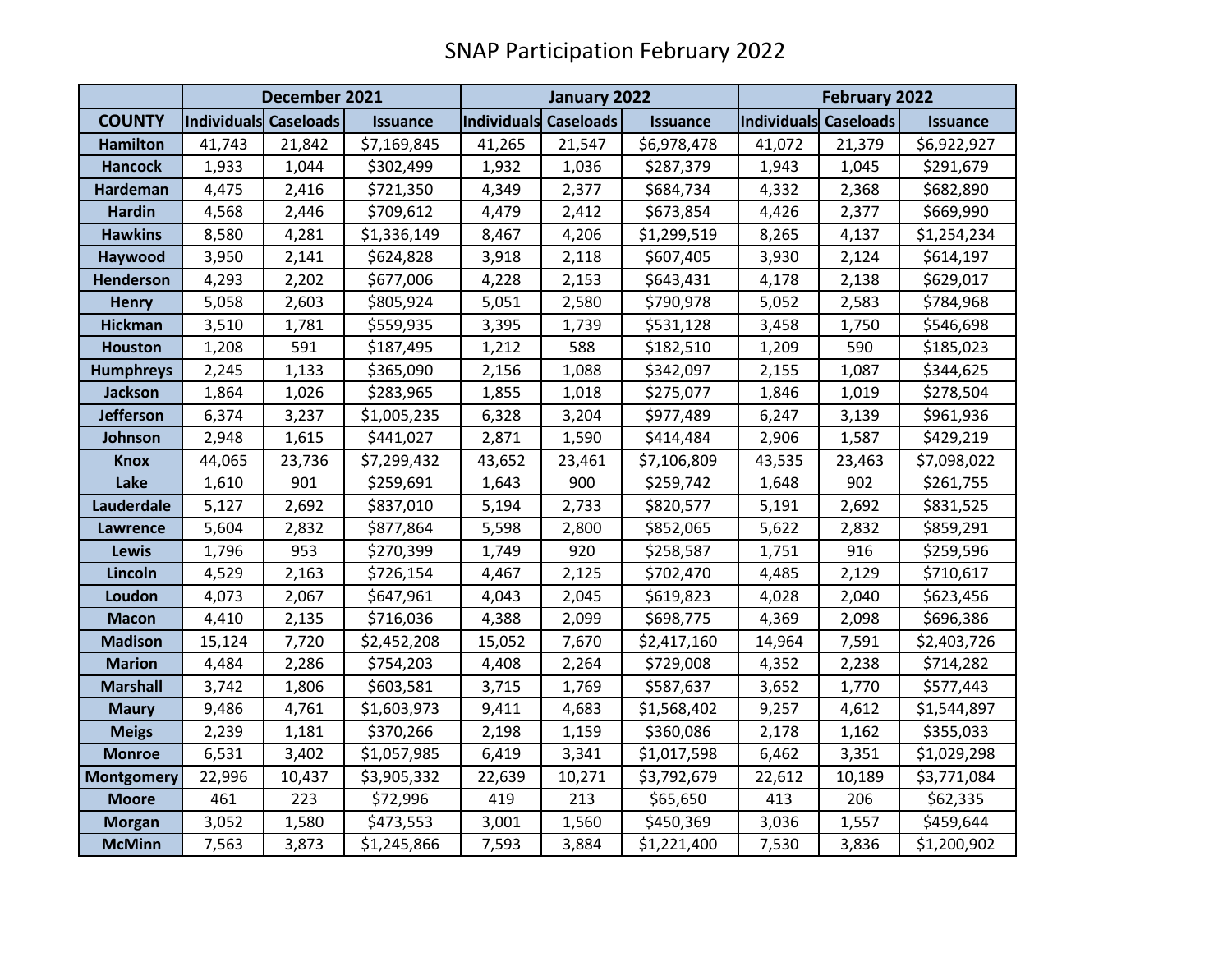| <b>COUNTY</b>     | December 2021         |         |                 | January 2022          |         |                 | February 2022         |         |                 |
|-------------------|-----------------------|---------|-----------------|-----------------------|---------|-----------------|-----------------------|---------|-----------------|
|                   | Individuals Caseloads |         | <b>Issuance</b> | Individuals Caseloads |         | <b>Issuance</b> | Individuals Caseloads |         | <b>Issuance</b> |
| <b>McNairy</b>    | 3,845                 | 2,109   | \$583,576       | 3,847                 | 2,067   | \$572,189       | 3,832                 | 2,058   | \$565,203       |
| <b>Obion</b>      | 4,752                 | 2,456   | \$765,478       | 4,725                 | 2,423   | \$744,360       | 4,685                 | 2,403   | \$734,495       |
| <b>Overton</b>    | 2,846                 | 1,504   | \$430,128       | 2,802                 | 1,469   | \$409,432       | 2,849                 | 1,499   | \$426,959       |
| <b>Perry</b>      | 1,279                 | 662     | \$192,541       | 1,286                 | 656     | \$191,650       | 1,271                 | 649     | \$190,015       |
| <b>Pickett</b>    | 785                   | 432     | \$108,766       | 758                   | 414     | \$103,358       | 781                   | 424     | \$107,761       |
| <b>Polk</b>       | 2,390                 | 1,223   | \$371,145       | 2,391                 | 1,232   | \$363,298       | 2,384                 | 1,221   | \$364,566       |
| Putnam            | 9,216                 | 4,824   | \$1,509,284     | 9,160                 | 4,764   | \$1,464,417     | 9,026                 | 4,675   | \$1,436,557     |
| Rhea              | 5,573                 | 2,819   | \$915,292       | 5,423                 | 2,781   | \$875,723       | 5,447                 | 2,803   | \$878,142       |
| Roane             | 6,582                 | 3,411   | \$1,061,469     | 6,615                 | 3,396   | \$1,042,184     | 6,624                 | 3,403   | \$1,044,553     |
| Robertson         | 6,763                 | 3,291   | \$1,156,955     | 6,607                 | 3,197   | \$1,103,630     | 6,627                 | 3,209   | \$1,112,909     |
| <b>Rutherford</b> | 24,733                | 11,157  | \$4,234,045     | 24,511                | 11,039  | \$4,131,332     | 24,425                | 10,986  | \$4,123,216     |
| <b>Scott</b>      | 5,319                 | 2,764   | \$822,917       | 5,337                 | 2,760   | \$808,278       | 5,320                 | 2,730   | \$799,863       |
| Sequatchie        | 2,787                 | 1,421   | \$456,228       | 2,695                 | 1,380   | \$432,681       | 2,777                 | 1,402   | \$447,675       |
| <b>Sevier</b>     | 8,490                 | 4,357   | \$1,315,846     | 8,536                 | 4,345   | \$1,317,649     | 8,300                 | 4,223   | \$1,273,473     |
| <b>Shelby</b>     | 181,093               | 89,012  | \$31,964,357    | 180,970               | 88,742  | \$31,438,025    | 181,959               | 88,937  | \$35,633,160    |
| <b>Smith</b>      | 2,217                 | 1,127   | \$364,856       | 2,194                 | 1,110   | \$352,223       | 2,139                 | 1,087   | \$347,454       |
| <b>Stewart</b>    | 1,575                 | 742     | \$247,515       | 1,544                 | 732     | \$238,206       | 1,570                 | 735     | \$243,378       |
| <b>Sullivan</b>   | 20,457                | 10,675  | \$3,231,061     | 20,040                | 10,462  | \$3,121,433     | 19,939                | 10,398  | \$3,089,516     |
| <b>Sumner</b>     | 13,931                | 6,679   | \$2,362,359     | 13,853                | 6,608   | \$2,300,672     | 13,818                | 6,598   | \$2,310,930     |
| <b>Tipton</b>     | 7,910                 | 3,940   | \$1,310,470     | 7,757                 | 3,862   | \$1,263,963     | 7,746                 | 3,823   | \$1,261,933     |
| <b>Trousdale</b>  | 1,181                 | 596     | \$199,221       | 1,136                 | 580     | \$187,255       | 1,148                 | 581     | \$190,103       |
| <b>Unicoi</b>     | 2,386                 | 1,306   | \$363,202       | 2,373                 | 1,298   | \$349,743       | 2,304                 | 1,282   | \$341,118       |
| <b>Union</b>      | 3,385                 | 1,711   | \$526,858       | 3,275                 | 1,656   | \$487,038       | 3,324                 | 1,673   | \$497,577       |
| <b>Van Buren</b>  | 824                   | 427     | \$121,699       | 837                   | 427     | \$123,170       | 802                   | 416     | \$117,023       |
| <b>Warren</b>     | 6,759                 | 3,431   | \$1,085,967     | 6,676                 | 3,384   | \$1,057,160     | 6,657                 | 3,369   | \$1,054,240     |
| Washington        | 13,645                | 7,477   | \$2,222,222     | 13,555                | 7,381   | \$2,168,386     | 13,548                | 7,386   | \$2,179,247     |
| Wayne             | 2,039                 | 1,103   | \$305,336       | 2,033                 | 1,088   | \$295,932       | 2,013                 | 1,084   | \$290,034       |
| <b>Weakley</b>    | 4,201                 | 2,192   | \$665,524       | 4,192                 | 2,171   | \$635,095       | 4,162                 | 2,142   | \$632,252       |
| <b>White</b>      | 3,967                 | 2,067   | \$607,121       | 3,896                 | 2,020   | \$590,034       | 3,904                 | 2,042   | \$591,927       |
| <b>Williamson</b> | 3,802                 | 1,864   | \$630,642       | 3,669                 | 1,796   | \$593,339       | 3,656                 | 1,793   | \$599,207       |
| <b>Wilson</b>     | 8,777                 | 4,361   | \$1,524,470     | 8,567                 | 4,288   | \$1,465,232     | 8,547                 | 4,280   | \$1,457,059     |
| <b>Total</b>      | 847,028               | 429,684 | \$141,033,860   | 838,842               | 424,427 | \$137,136,389   | 837,927               | 423,433 | \$141,086,974   |